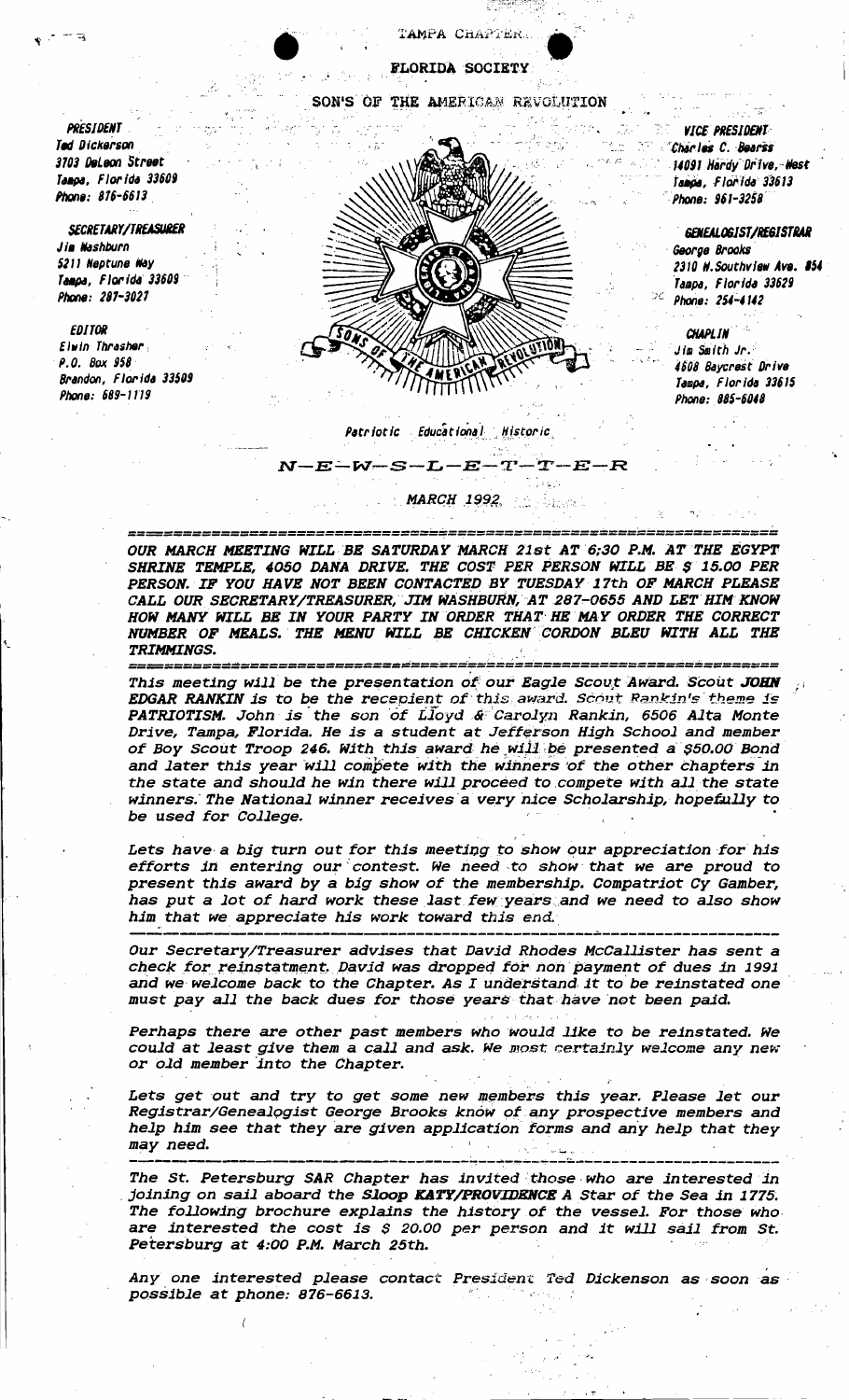## **Sloop**

# KATY/PROVIDENCE

A Star of the Sea in 1775

Until 1775 this warship of the American Revolution, built by the Rhode Island merchant. John Brown, was engaged in highly prosperous with ports in the West Indies. Rhode is and, the first colony to organize a Navy. commissioned KATY to defend against British. ships in Narragansett Bay. On June 15, 1775. under Capusin Abraham Whipple, flagship KATY captured armed sloop DIANA off Conanicut Island in the first naval battle of the Revolution. When, in October, Congress authorized the formation of a Navy, KATY, renamed PROVIDENCE, was the first vessel selected. In early 1776 the newly-formed fleet attacked Nassau, where PROVIDENCE launched the first landing of American Marines on foreign soil.

Upon her return to<sup>el</sup>Rhode Island in the Spring, John Paul Jones assumed command? ing sixteen prizes on a cruise from Philadel<sup>t</sup> plana to Nova Scotia. Under the command of Rhode Island's John Peck Rathbun, she captured more prizes and single-handedly seized Nassau.

Known as the Lucky Sloop, she captured a total of 40 British prizes, more than any other vessel, including the 16-gun brig DILIGENT. In 1779 her luck ran out, and PROVIDENCE was burned by her own crew to avoid capture by the British in the Penobscot debacle.

## A Star is Reborn During The Bicentennial

Today you can hear the sloop PROVIDENCE fire her guns as she patrols the coast; see her glide through the bay under full sail; feel the decks rolling beneath your feet. From Narragansett Bay comes a fully operational reproduction of the ship that sailed there more than centuries ago, but with a different mission than her predecessor -- instead of seeking the enemy, the sloop seeks to draw attention to History.

The plans by naval architect Charles Wittholz we're based on a 1777 painting by Francis Holman, rough drawings presented by historian John Millar, and several existing models. Built in Newport, R.I. by Seaport 76 Foundation, Ltd. the ship is a Bicentennial project which brings to life the great maritime heritage of this nation.

**Specifications** 

.... 3,470 sq. ft. Crew ......

U.S. Coast Guard Certified

Sail Area ......

Since commissioning on October 24, 1976 PROVIDENCE has carried out this mission along the East coast covering over 25,000 miles from the Great Lakes to the Gulf of Mexico. She has participated in numerous reenactments, waterfront festivals, private parties, and national events such as the parade celebrating the Statue of Liberty. PROVIDENCE also serves as a schoolship for young people interested in learning seamanship in our 18th century atmosphere.

The sloop is owned and operated by Seaport 76 Foundation, a nonprofit organization based in Newport, R.I. The sloop is supported by charter fees and contributions.



"Give me a fast ship, for l intend to go in harm's  $\overline{way.''}$ 

## **COME SAIL WITH US**

Here is sloop PROVIDENCE, reproduction of the Continental Navy ship which was the first war command of John Paul Jones. Our craft is available for charter, visits to patriotic events in seaports, private parties and for underway training of students interested in learning the art of handling a Tail Ship and as back-ground for TV and movie features or commercials.

For information call or write Seaport 76 Foundation Box 76, Newport, RI 02840 Phone 401-846-1776



.<br>Welcoming you aboar is our captain, fully licensed by the U.S. Coast Guard. Seapor 76 is proud to have him take you to sea itheir historic ship.